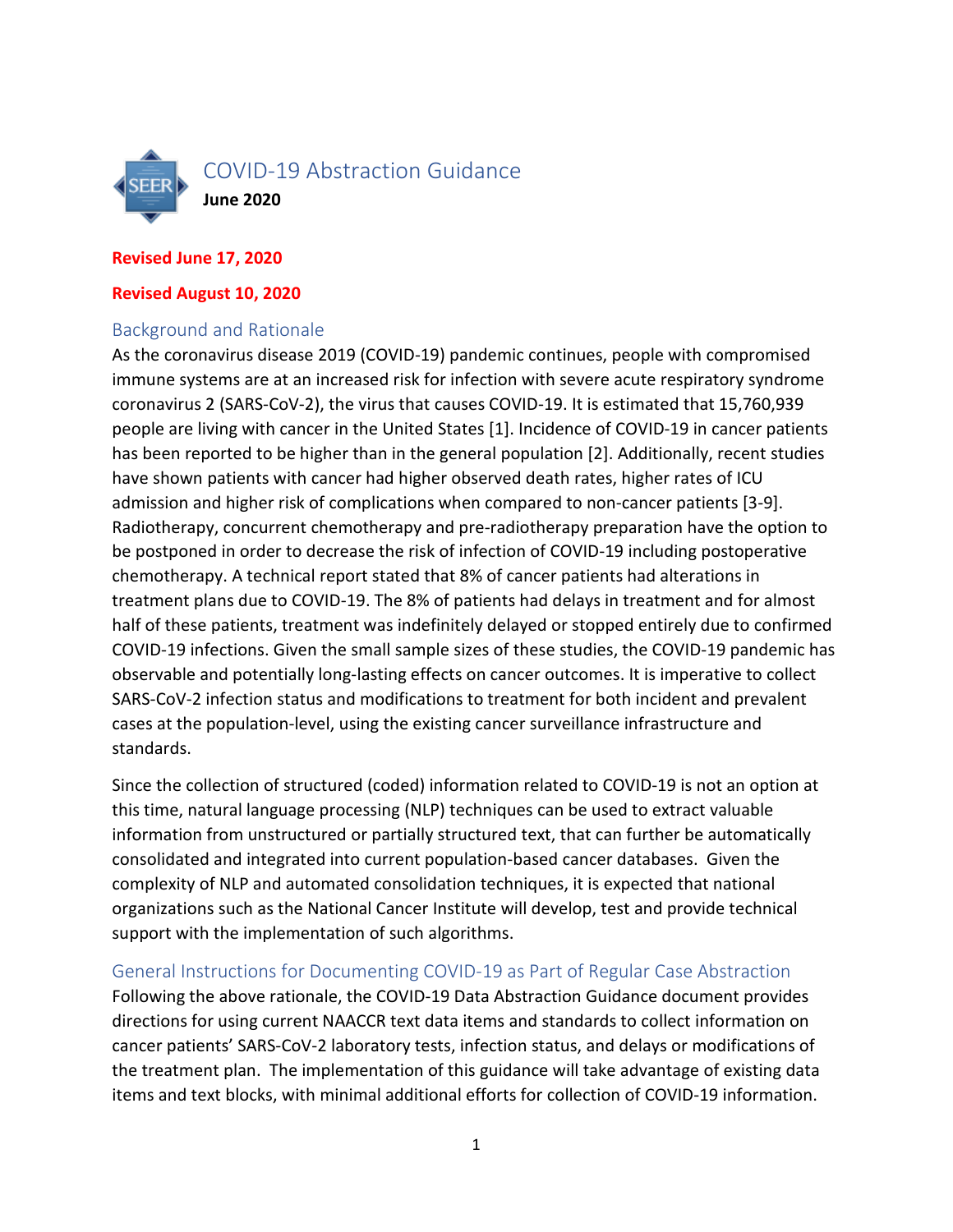Meanwhile, the abstraction of COVID-19 information will not require changes to case ascertainment, reportability rules, list of required data items, modifications of edits metafiles, or other alterations of the current data acquisition process. In the application of directions listed in the Guidance, there is no expectation that registrars seek medical documents beyond the sources they currently use routinely for case abstraction and coding.

This document addresses the abstraction of data at the facility level. Further instructions related to the central registry data processing of text data collected in conformity with this Guidance, including automated consolidation, will be distributed by NAACCR in a subsequent document.

The current Guidance is not intended or expected to supersede current NAACCR Standards or the SEER Program Coding and Staging Manual.

# Abstracting Instructions

The following directions for recording COVID-19 information in required NAACCR text data items are applicable to cases diagnosed January  $1<sup>st</sup>$ , 2020 or later and completed on or after June  $1<sup>st</sup>$ , 2020. At their discretion, central cancer registries may expand (move back) the application of these abstracting directions to cases completed before June  $1<sup>st</sup>$ , 2020, and /or diagnosed before January 1<sup>st</sup>, 2020.

Information must be entered in the text fields **exactly as shown** in this document to facilitate data retrieval at a later time. Entering text in ways that vary from the format in this Guidance document could make the information useless.

This document provides instructions for entering COVID-19 information in the following eight required NAACCR text data items.

TEXT--DX PROC--LAB TESTS (NAACCR # 2550) TEXT--REMARKS (NAACCR # 2680) RX TEXT--SURGERY (NAACCR # 2610) RX TEXT--RADIATION (BEAM) (NAACCR # 2620) RX TEXT--RADIATION Other (NAACCR # 2630) RX TEXT--CHEMO (NAACCR # 2640) RX TEXT--HORMONE (NAACCR # 2650) RX TEXT--BRM (NAACCR # 2660)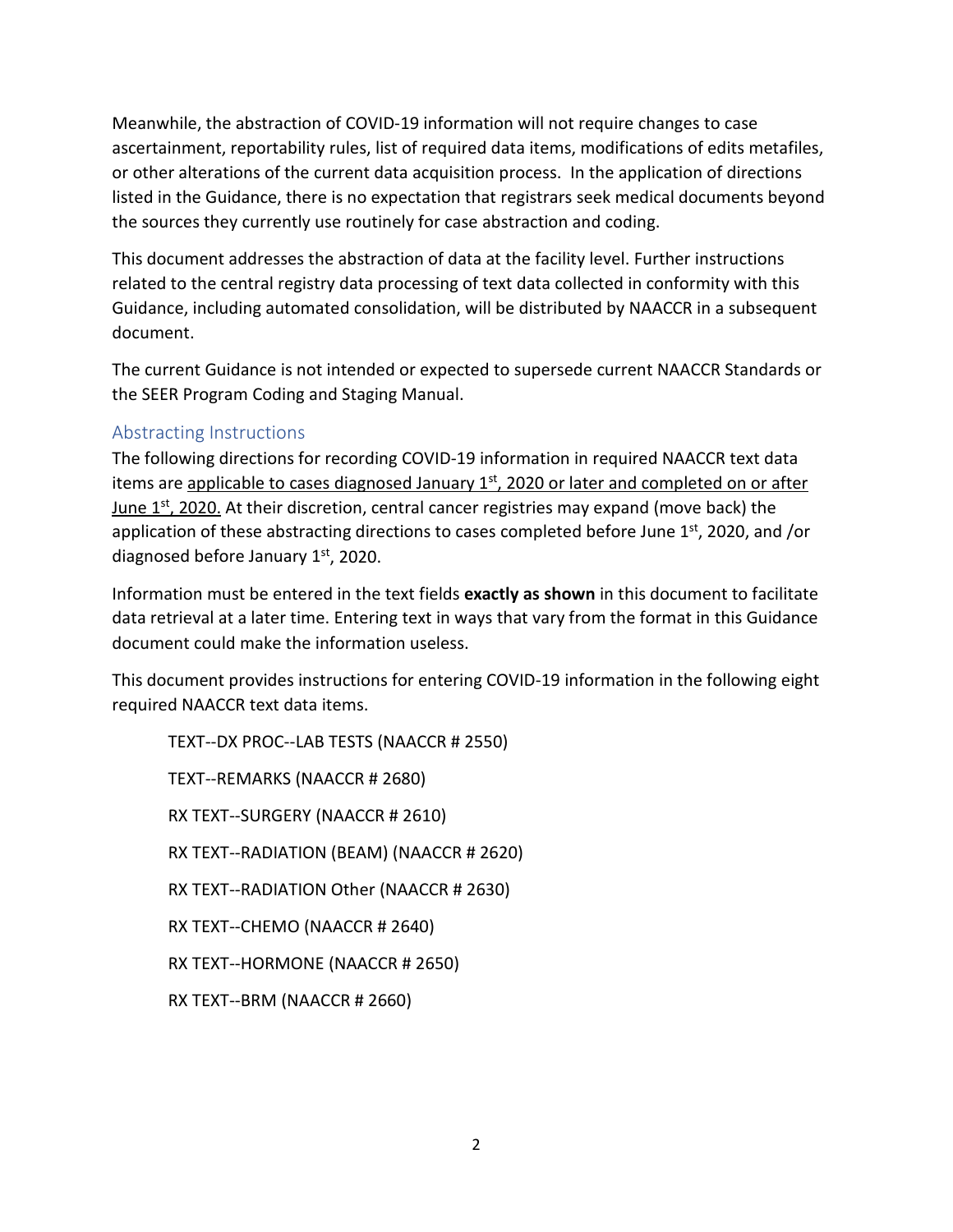# Appendix

The appendix at the end of these instructions includes the NAACCR standard description and NAACCR suggestions for text for each of the eight text fields for reference.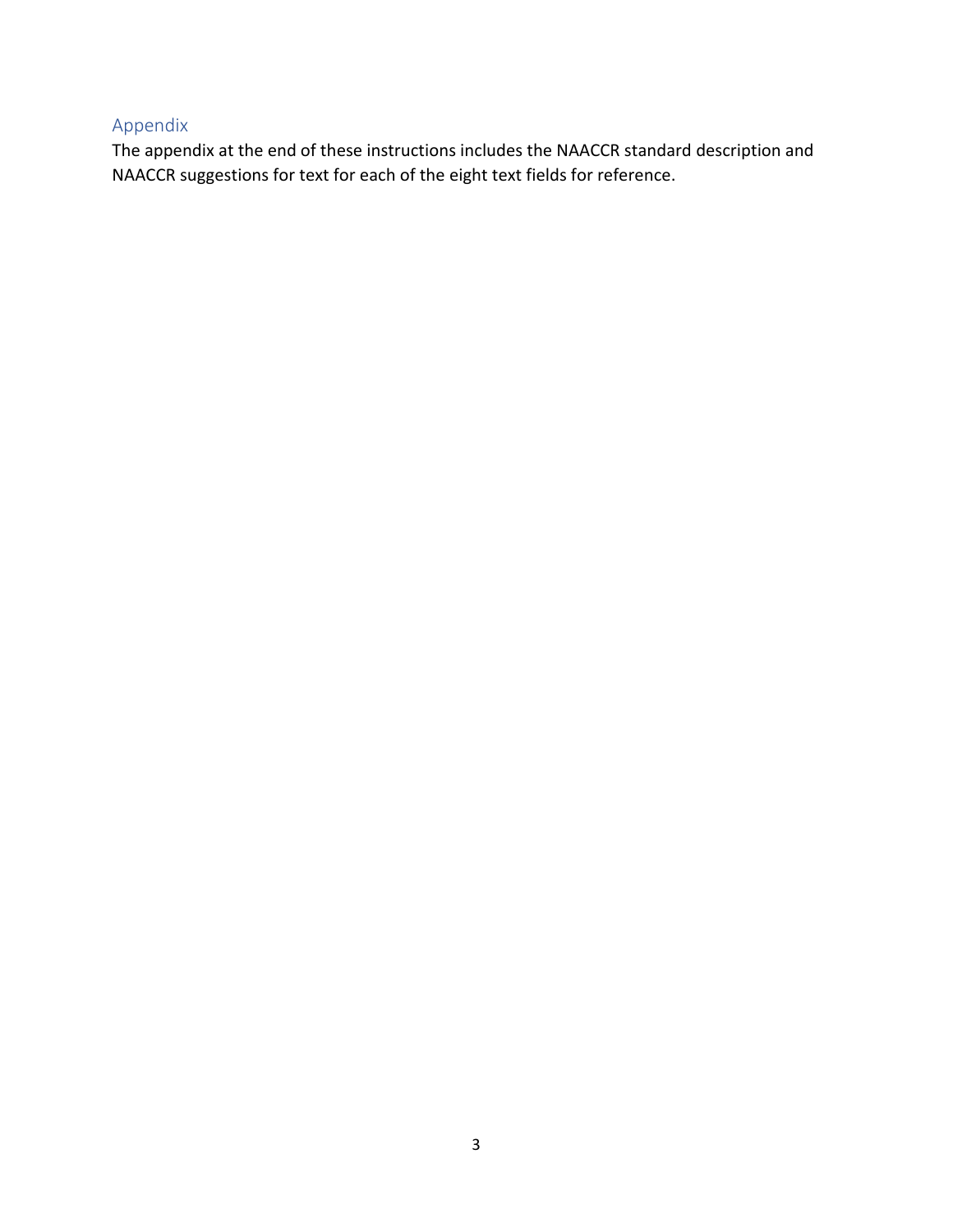List of NAACCR Data Items relevant for the abstraction of COVID-19 related information and abstraction directions

TEXT--DX PROC--LAB TESTS (NAACCR # 2550)

# COVID-19 relevant abstraction directions

Use the **TEXT--DX PROC--LAB TESTS text** field to record the interpretation and the date of SARS-CoV-2 viral testing (e.g., viral nucleic acid testing by polymerase chain reaction [PCR] or reversetranscription PCR [RT-PCR]) and antibody testing (on serology). Serologic antibody tests are not diagnostic tests and indicate prior exposure to the virus.

Consistently use the following abstracting format.

COVID-19 [testing type: viral or antibody] [interpretation: POS, NEG] [date: mm/dd/yyyy]

- 1. Record separately viral nucleic acid testing from antibody testing
- 2. Always record the interpretation and date of the latest (most recent) positive antibody testing
- 3. Do **not** record tests with unknown type (viral nucleic acid vs. antibody)
- 4. Do **not** record tests with no interpretation or interpretation unknown
- 5. Record a partial date when interpretation is available and date is not fully known (month/year or year)
	- a. Do **not** approximate the date if unknown
- 6. Code presumptive positive SARS-CoV-2 test results as confirmed
- 7. Directions when **multiple** tests with interpretation are available
	- a. Record the date of the **first positive** test when multiple interpretations are available for multiple viral nucleic acid tests
	- b. Record the interpretation and date of the **last negative** test when no positive tests are available, but one or multiple negative SARS-CoV-2 viral nucleic acid or one or multiple negative antibody tests are documented

Record the last test for **both** when a negative viral nucleic acid test **and** a negative antibody test are documented for the same patient. Record the date of each negative test.

### Examples of abstracting

COVID-19 viral POS 05/09/2020

COVID-19 viral NEG 03/09/2020 antibody POS 05/09/2020

COVID-19 viral NEG 03/09/2020 antibody NEG 05/09/2020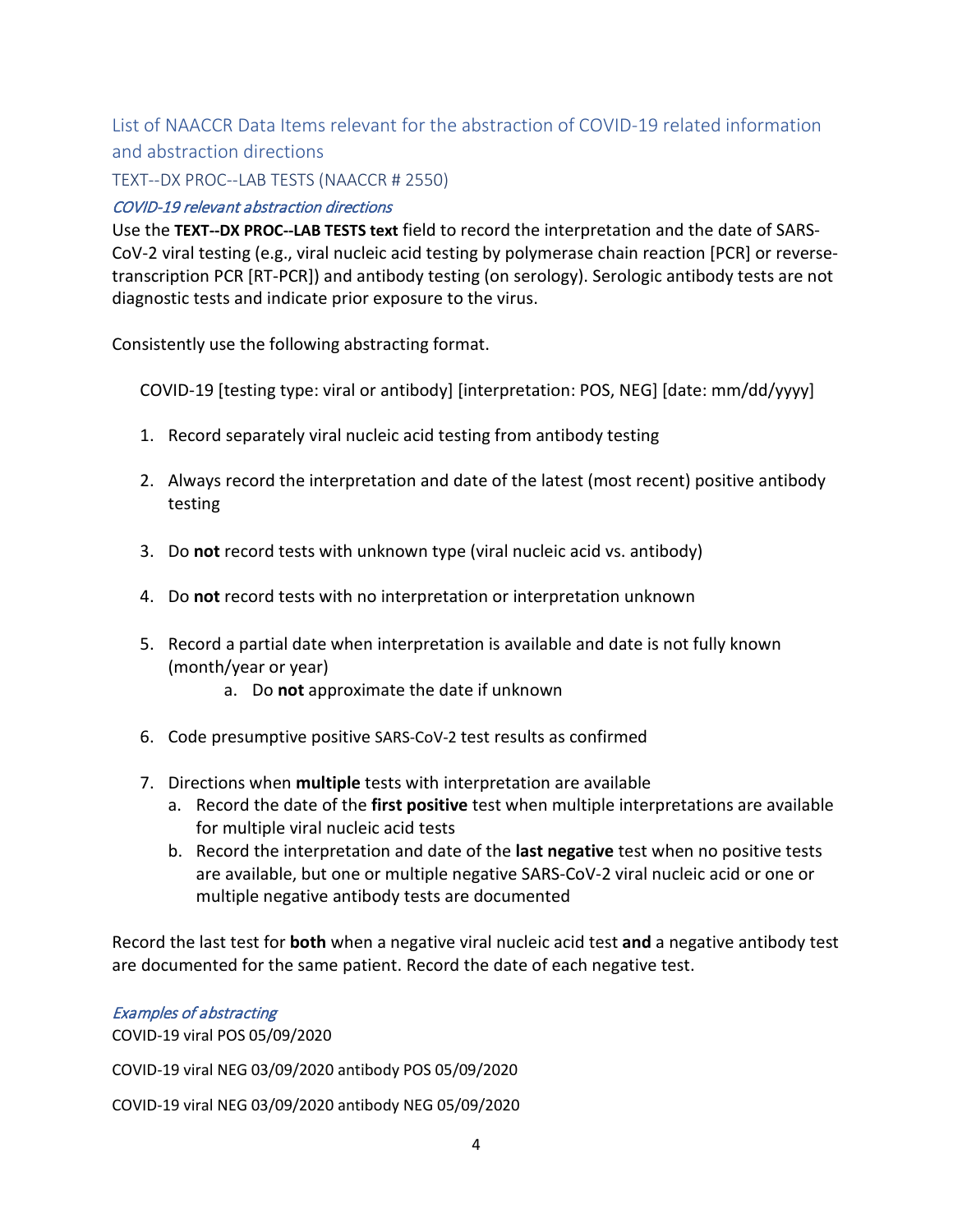#### TEXT--REMARKS (NAACCR # 2680)

#### COVID-19 relevant abstraction directions

Record the applicable code and associated date in this text field as described below. Also record information related to cancer treatment modifications in this field.

#### Instructions for recording ICD diagnosis codes

- 1. **Code only a confirmed diagnosis** of the 2019 novel coronavirus disease (COVID-19) as **documented by a medical provider**
	- a. Record code U07.1 for a confirmed diagnosis
		- i. In this context, "confirmation" does not require documentation of the type of test performed; the provider's documentation that the individual has COVID-19 is sufficient
	- b. In addition, record code U07.1 when the code was used for diagnosis within the facility EHR, in the hospital discharge, or as a contributing or underlying cause of death
- 2. Record code **U07.1** for a laboratory test confirmed patient who is asymptomatic
- 3. Do **not** record code U07.1 when the provider documents "suspected," "possible," "probable," or "inconclusive" any wording of a suspicion of COVID-19
- 4. Registrars are **not** required to record codes for acute respiratory illness associated with COVID-19 (e.g., pneumonia), exposure to COVID, screening for COVID, signs and symptoms without a definitive diagnosis
	- a. Two of the multiple types of lung injury patterns are noted diffuse alveolar damage (DAD), which correlates with acute respiratory distress syndrome (ARDS) clinically, and the formation of blood clot(s) (thrombosis) in the lungs

Record the date of confirmed diagnosis [test date (preferred) or office visit date]. Alternatively, record the hospital admission date, or lastly, the hospital discharge date.

Example of abstracting U07.1 05/09/2020

#### Instructions for recording cancer treatment information

It is always preferable to abstract information about treatment in the treatment text fields (i.e., RX Text). However, information about specific treatment modalities may not be available and the only available information is about treatment in general with no mention of a specific procedure. For this scenario, use the abstraction rules below.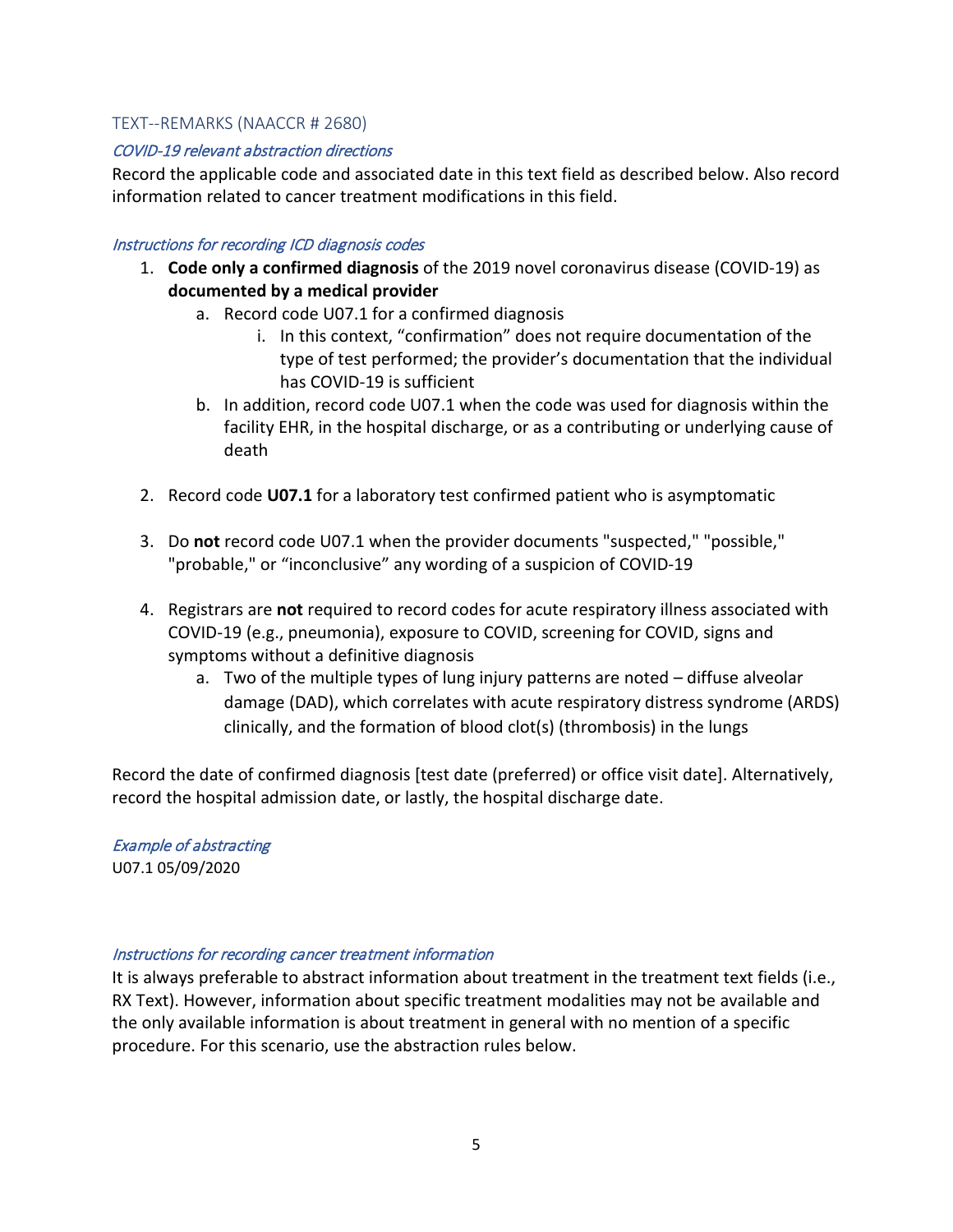**Note**: Record the following information for all cancer patients (when applicable) regardless of whether they have a COVID-19 diagnosis or SARS-CoV-2 test.

1. When first course of treatment was modified because of COVID-19 and no other specific details are provided in the Rx Text fields, record

FCOT CHG D/T COVID-19

[first course of treatment changed due to COVID-19]

2. When diagnosis, staging, treatment (any modality), or other cancer management events have been delayed because of limited access to facilities or postponement of nonessential procedures due to COVID-19, abstract the date of decision to postpone and the Z75.3 code

Z75.3 mm/dd/yyyy

[unavailability or inaccessibility of health care facilities]

- 3. The abstractor can use both FCOT and Z75.3 at the same time. This combination is required when multiple steps of cancer management (diagnosis, staging, treatment modalities) were affected by unavailability or inaccessibility of oncology care.
- 4. No recording is necessary when the first course of treatment was not delayed, rescheduled or otherwise modified because of the COVID pandemic.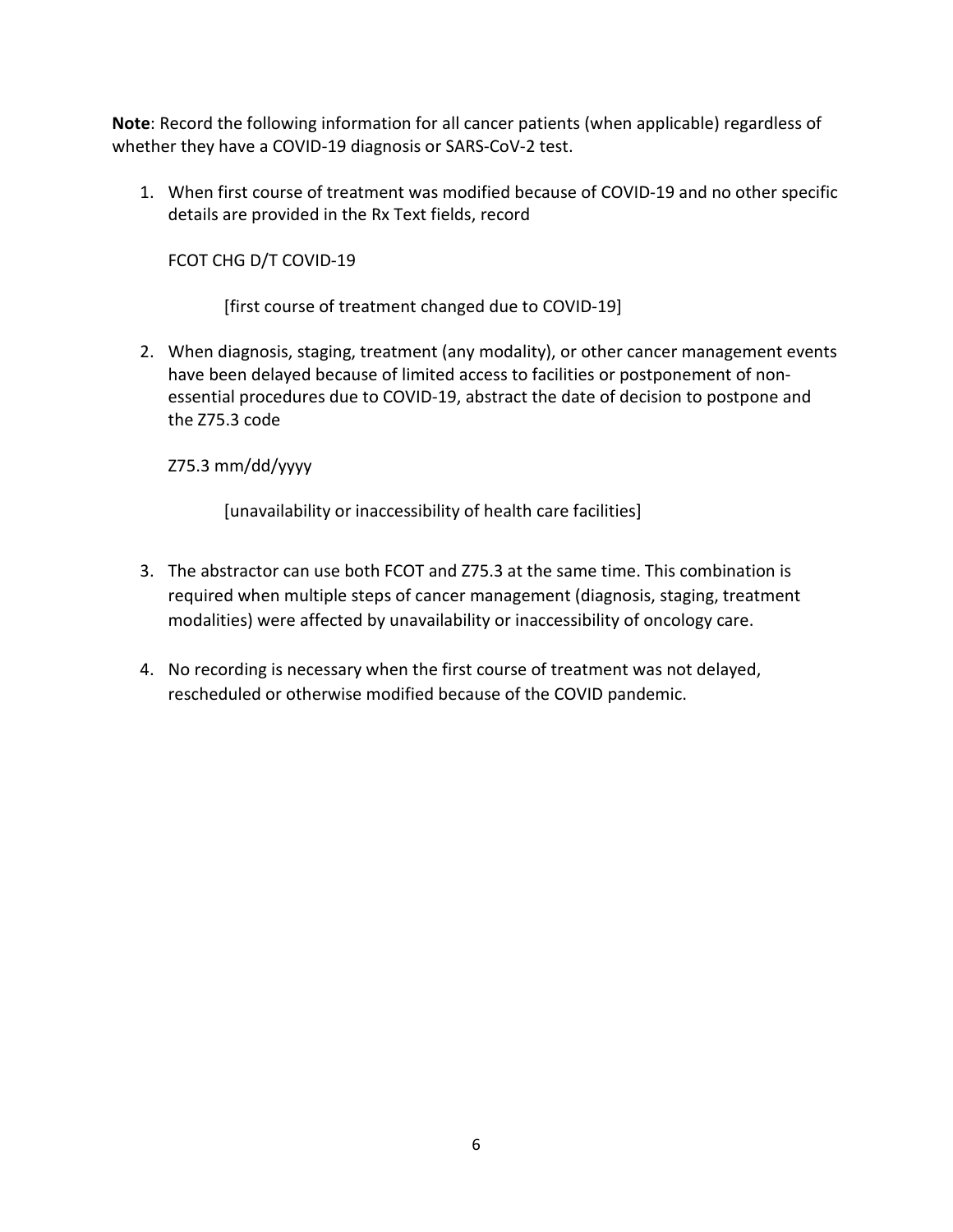### RX TEXT--SURGERY (NAACCR # 2610)

#### COVID-19 relevant abstraction directions

Use the **RX TEXT--SURGERY** field to record information about surgery delays or modifications due to COVID-19

The text is intended to identify whether the timing and type of surgical treatment offered to the patient given the site/histology/stage of disease present at diagnosis was impacted because of the COVID-19 pandemic. No text is required if the first course of treatment was not delayed, rescheduled or otherwise modified. If COVID-19 impacted the timing or surgical options offered, one of five following situations is to be captured in this text field.

**Note**: Record the following information for all cancer patients (when applicable) regardless of whether they have a COVID-19 diagnosis or SARS-CoV-2 test.

1. Typical surgery recommended was performed but it was **delayed** due to COVID-19, record

SURG TX delayed D/T COVID-19

2. Surgical treatment was recommended before but administered **after disease progression**, record SURG TX delayed D/T COVID-19 & given as subsequent TX after progression

**Note**: Record surgical treatment in Second Course Rx fields if these fields are collected by the cancer registry.

- 3. Type of surgery offered and performed was **changed/modified** from what is typically recommended due to COVID-19 **and it was delayed**, record SURG TX delayed & CHG D/T COVID-19
- 4. Type of surgery offered and performed was **changed/modified** from what is typically recommended due to COVID-19, record SURG TX CHG D/T COVID-19
- 5. Surgery was **not performed** due to COVID-19, record SURG TX DC D/T COVID-19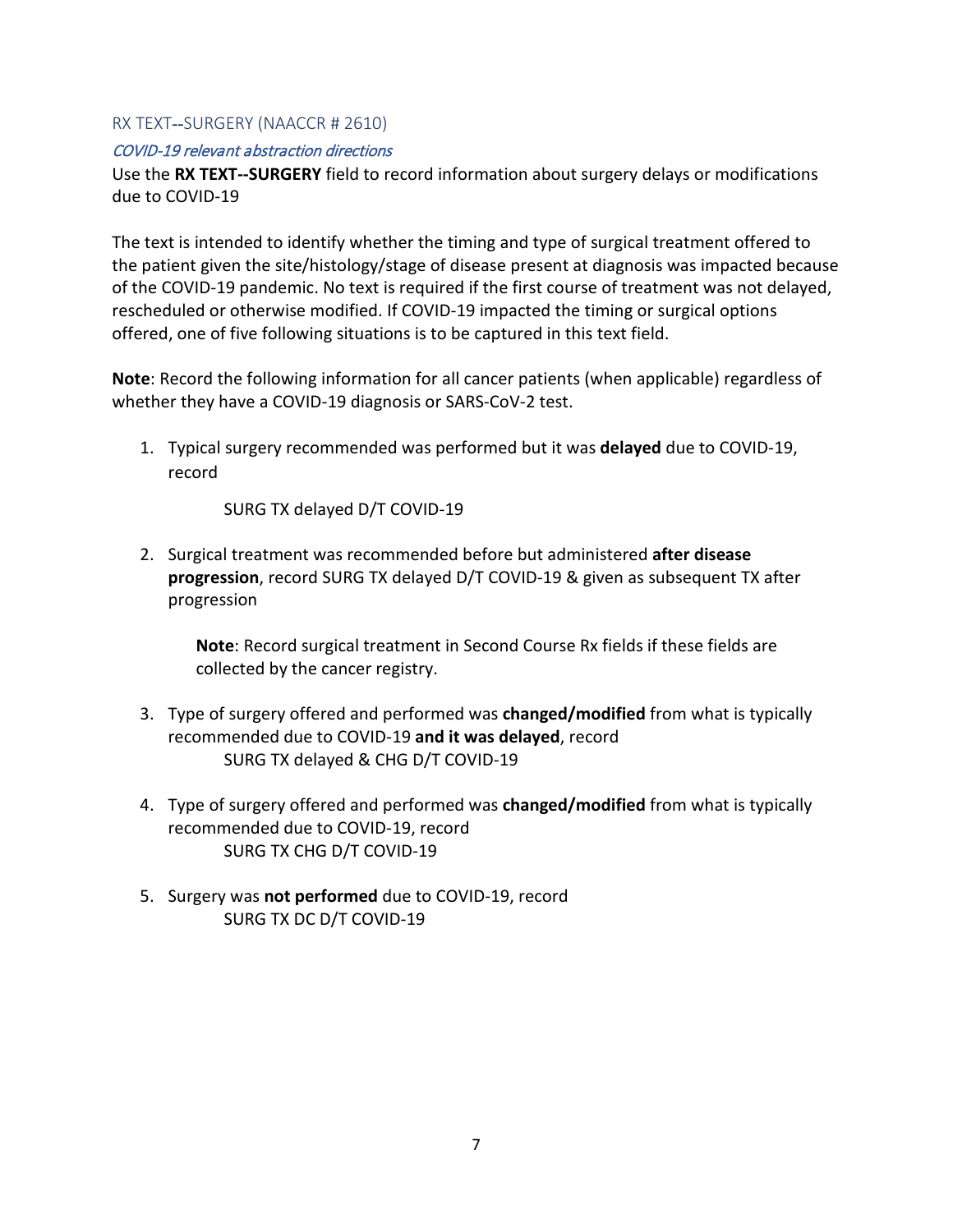# RX TEXT--RADIATION (BEAM) (NAACCR # 2620)

*COVID-19 relevant abstraction directions*

Use the **RX TEXT--RADIATION (BEAM)** field to record information about beam radiation delays, discontinuation, or modifications due to COVID-19

**Note**: Record the following information for all cancer patients (when applicable) regardless of whether they have a COVID-19 diagnosis or SARS-CoV-2 test.

1. When medical documentation is available to indicate that beam radiation was **discontinued/plan changed** because of COVID-19 pandemic, record

EBRT DC D/T COVID-19 or EBRT CHG D/T COVID-19

[substitute XRT or RT for EBRT as appropriate]

2. When medical documentation is available to indicate that initiation of beam radiation planning or administration was **delayed** because of COVID-19 pandemic, record

EBRT delayed D/T COVID-19

[substitute XRT or RT for EBRT as appropriate]

3. When beam radiation was **not performed** due to COVID-19, record

EBRT DC D/T COVID-19

[substitute XRT or RT for EBRT as appropriate]

4. When radiation (beam) was recommended before but administered **after disease progression**, record

EBRT delayed D/T COVID-19 & given as subsequent TX after progression

[substitute XRT or RT for EBRT as appropriate]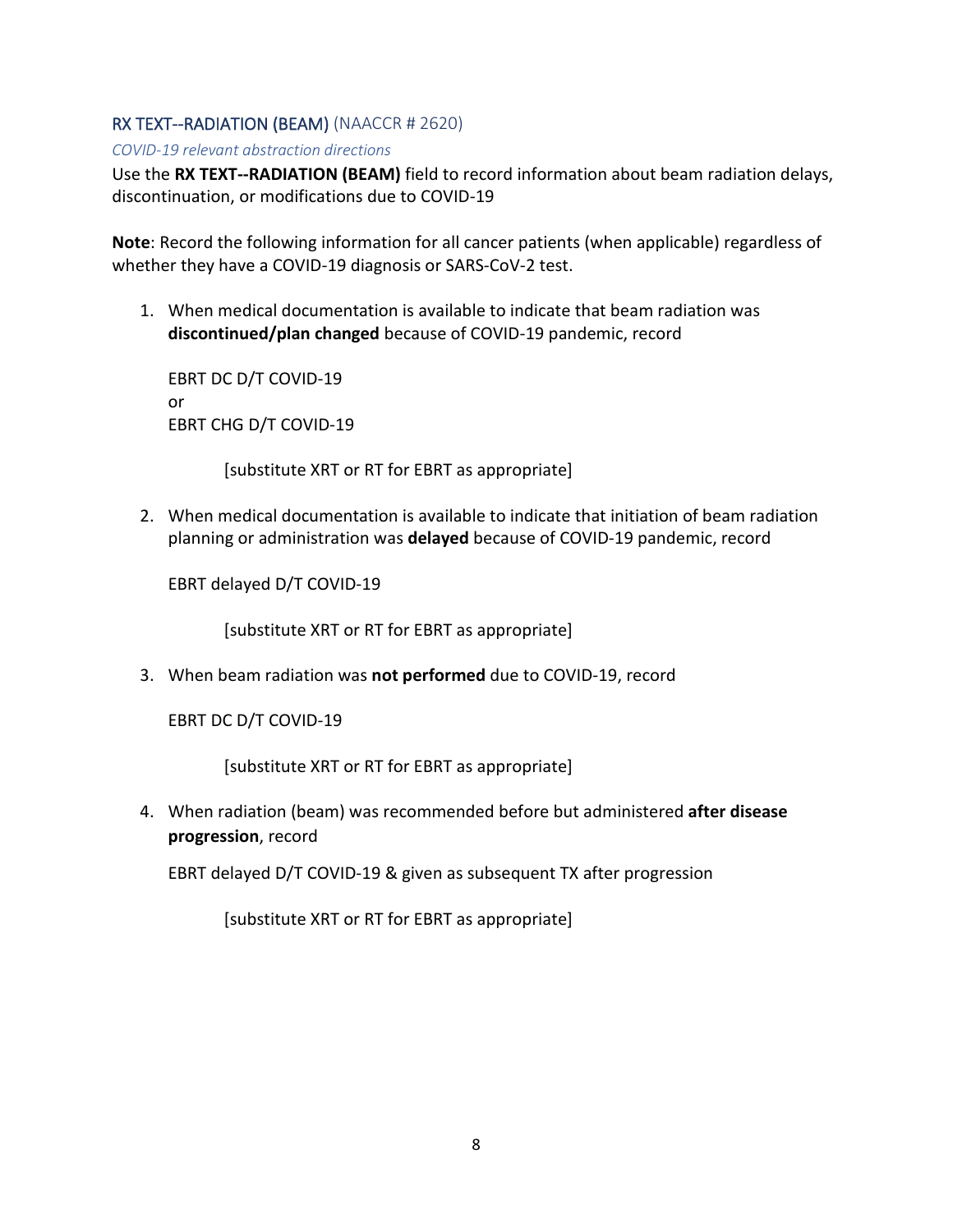# RX TEXT--RADIATION Other (NAACCR # 2630)

#### COVID-19 relevant abstraction directions

Use the **RX TEXT--RADIATION Other** field to record information about radiation delays, discontinuation, or modifications due to COVID-19

**Note**: Record the following information for all cancer patients (when applicable) regardless of whether they have a COVID-19 diagnosis or SARS-CoV-2 test.

1. When medical documentation is available to indicate that brachytherapy, systemic therapy of radiation other than beam was **discontinued/plan changed** because of COVID-19 pandemic, record

RT DC D/T COVID-19 or RT CHG D/T COVID-19

Or

ICB DC D/T COVID-19 or ICB CHG D/T COVID-19

2. When medical documentation is available to indicate that initiation of brachytherapy, systemic therapy of radiation other than beam planning or administration was **delayed** because of COVID-19 pandemic, record

RT delayed D/T COVID-19 or ICB delayed D/T COVID-19

3. When radiation other than beam was **not performed** due to COVID-19, record

RT DC D/T COVID-19 or ICB DC D/T COVID-19

4. When brachytherapy, systemic therapy of radiation other than beam was recommended before but administered **after disease progression**, record

RT delayed D/T COVID-19 & given as subsequent TX after progression or ICB delayed D/T COVID-19 & given as subsequent TX after progression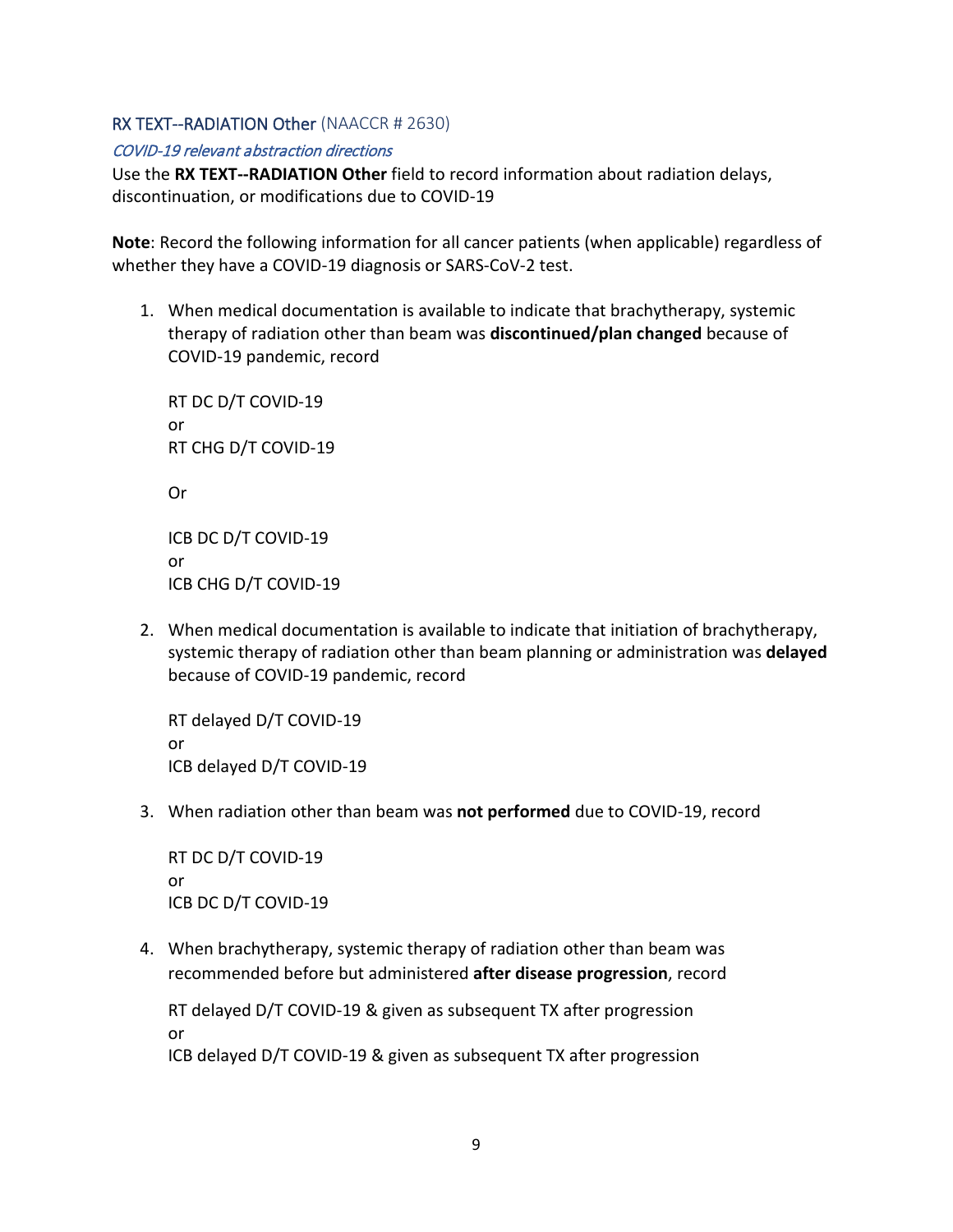# RX TEXT--CHEMO (NAACCR # 2640)

### COVID-19 relevant abstraction directions

Use the **RX TEXT--CHEMO** field to record information about chemotherapy delays, discontinuation, or modifications due to COVID-19

**Note**: Record the following information for all cancer patients (when applicable) regardless of whether they have a COVID-19 diagnosis or SARS-CoV-2 test.

1. When medical documentation is available to indicate that chemotherapy regimen was **discontinued or not initiated** because of COVID-19 pandemic, record

CHEMO DC D/T COVID-19

2. When medical documentation is available to indicate that chemotherapy regimen was **changed** (e.g. infusion to oral, reduction in the number of cycles, etc.) because of COVID-19 pandemic, record

CHEMO CHG D/T COVID-19

3. When medical documentation is available to indicate that initiation of chemotherapy administration was **delayed** because of COVID-19 pandemic, record

CHEMO delayed D/T COVID-19

4. When chemotherapy was recommended before but administered **after disease progression**, record

CHEMO delayed D/T COVID-19 & given as subsequent TX after progression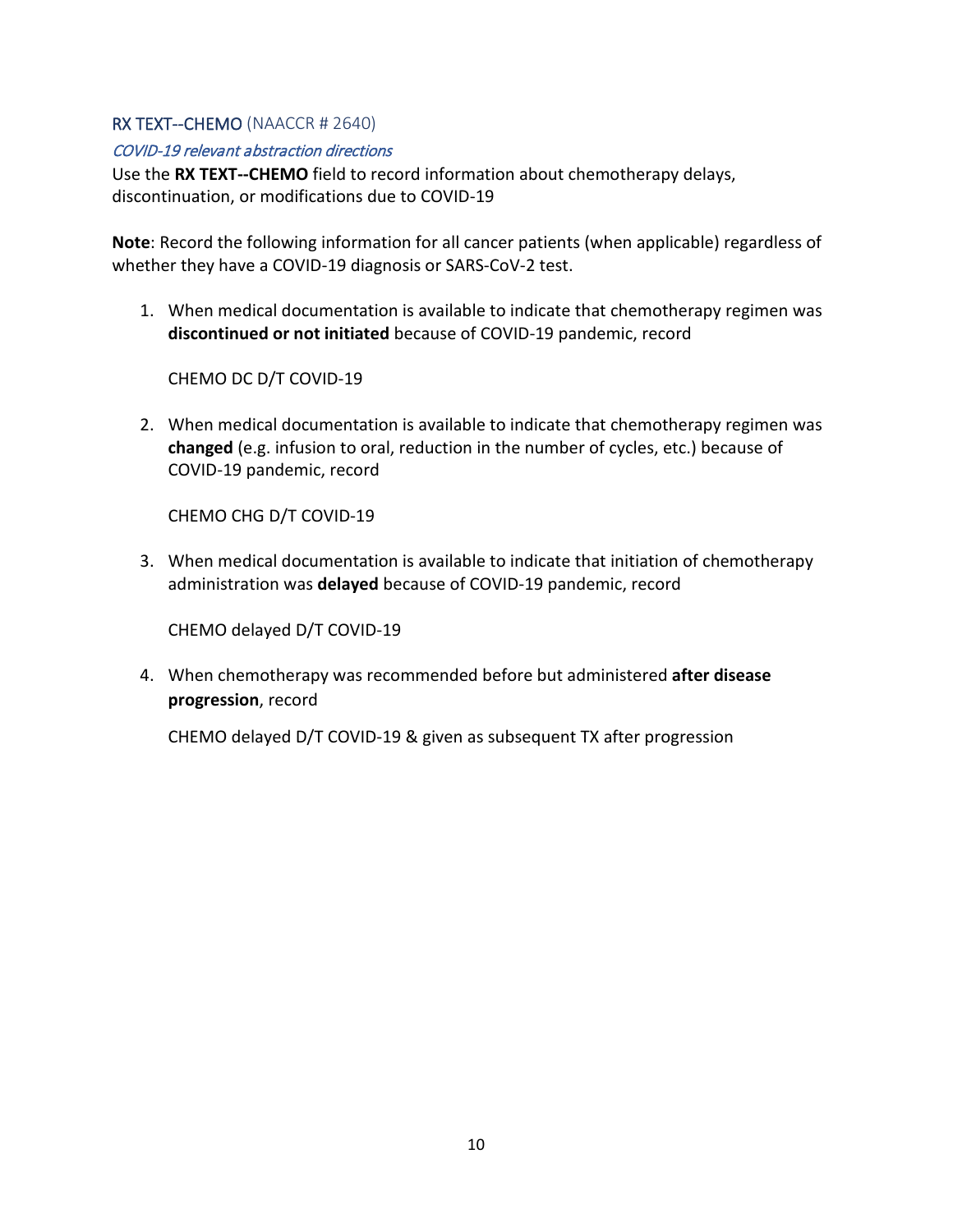# RX TEXT--HORMONE (NAACCR # 2650)

#### COVID-19 relevant abstraction directions

Use the **RX TEXT--HORMONE** field to record information about hormone therapy delays, discontinuation, or modifications due to COVID-19

**Note**: Record the following information for all cancer patients (when applicable) regardless of whether they have a COVID-19 diagnosis or SARS-CoV-2 test.

1. When medical documentation is available to indicate that hormone administration was **discontinued or not initiated** because of COVID-19 pandemic, record

HORMONE DC D/T COVID-19

2. When medical documentation is available to indicate that hormone prescription was **changed** because of COVID-19 pandemic, record

HORMONE CHG D/T COVID-19

3. When medical documentation is available to indicate that initiation of hormone administration was **delayed** because of COVID-19 pandemic, record

HORMONE delayed D/T COVID-19

4. When hormonal therapy was recommended before but administered **after disease progression**, record

HORMONE delayed D/T COVID-19 & given as subsequent TX after progression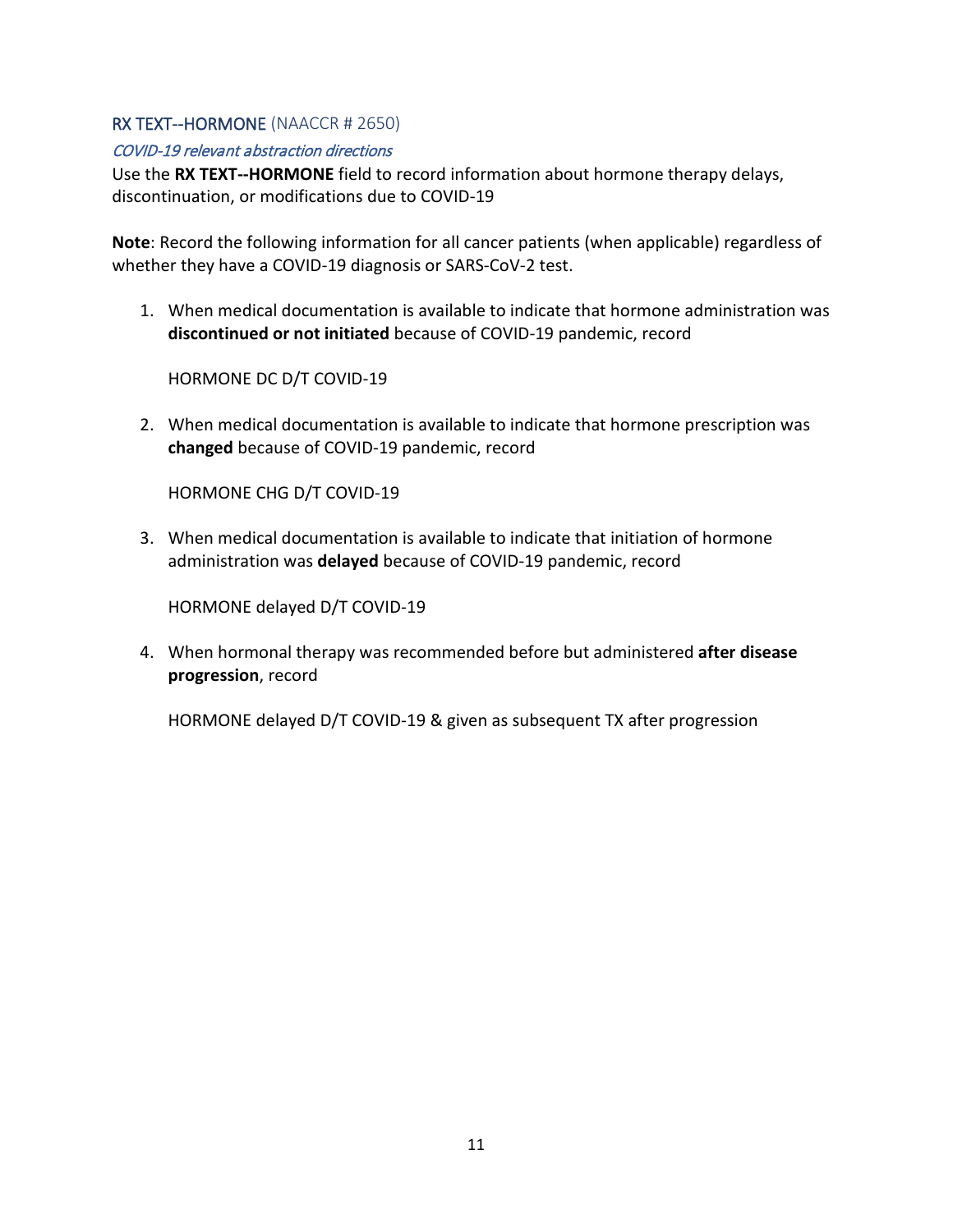### RX TEXT--BRM (NAACCR # 2660)

#### COVID-19 relevant abstraction directions

Use the **RX TEXT--BRM** field to record information about BRM or immunotherapy delays, discontinuation, or modifications due to COVID-19.

**Note**: Record the following information for all cancer patients (when applicable) regardless of whether they have a COVID-19 diagnosis or SARS-CoV-2 test.

1. When medical documentation is available to indicate that immunotherapy (or bone marrow/stem cell transplant) administration was **discontinued or not initiated** because of COVID-19 pandemic, record

BRM DC D/T COVID-19 or BMT DC D/T COVID-19

2. When medical documentation is available to indicate that immunotherapy administration was **changed** (i.e. reduction in the number of cycles) because of COVID-19 pandemic, record

BRM CHG D/T COVID-19

3. When medical documentation is available to indicate that initiation of immunotherapy administration (or the bone marrow/stem cell transplant) was **delayed** because of COVID-19 pandemic. record

BRM delayed D/T COVID-19 or BMT delayed D/T COVID-19

4. When immunotherapy was recommended before but administered **after disease progression**, record

BRM delayed D/T COVID-19 & given as subsequent TX after progression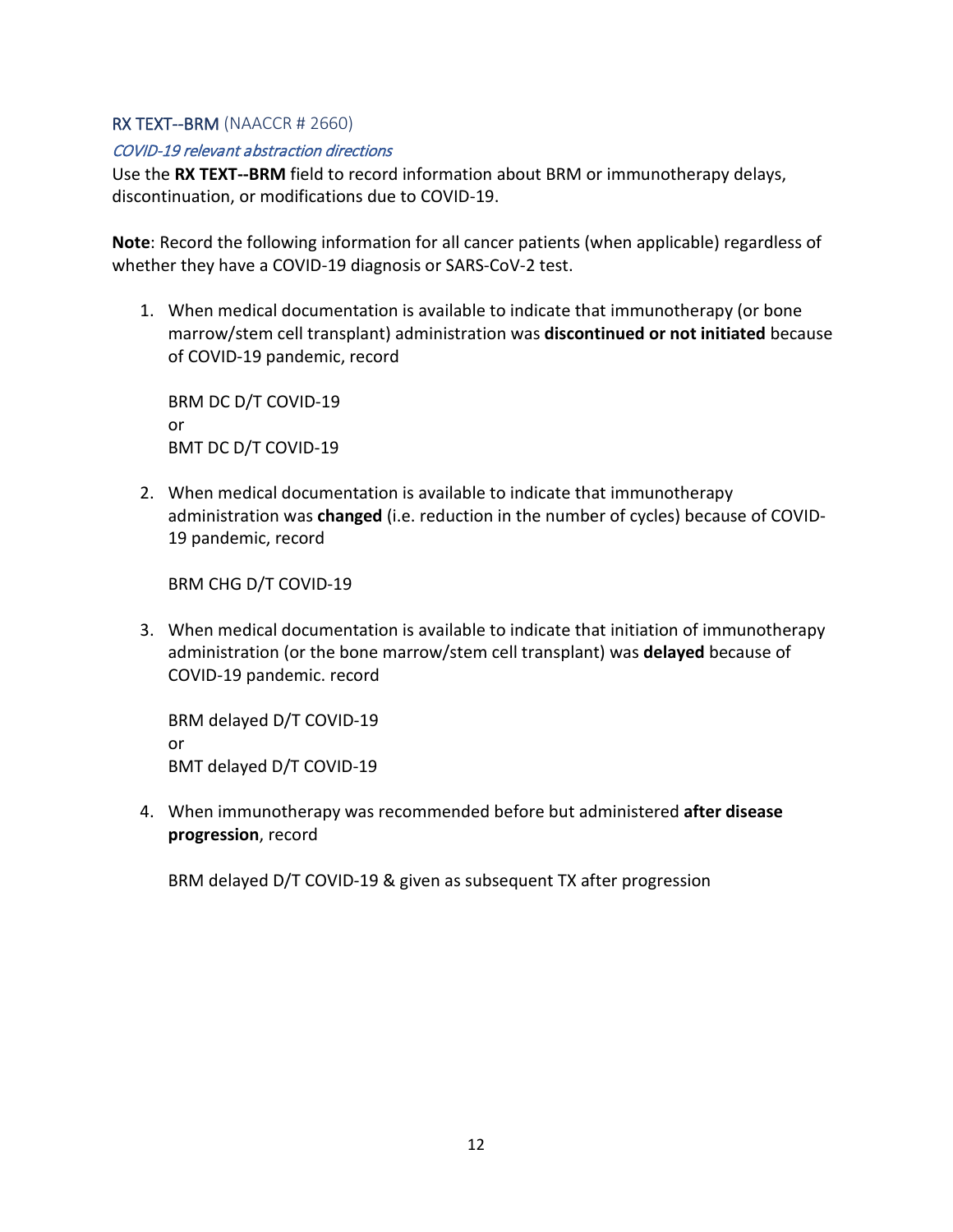# References

- 1. National Cancer Institute: Surveillance, Epidemiology, and End Results Program. <https://seer.cancer.gov/>
- 2. Yang F, Shi S, Zhu J, Shi J, Dai K, Chen X. Clinical characteristics and outcomes of cancer patients with COVID-19. *J Med Virol*. Published online May 5, 2020:jmv.25972. doi[:10.1002/jmv.25972](https://doi.org/10.1002/jmv.25972)
- 3. Liang W, Guan W, Chen R, et al. Cancer patients in SARS-CoV-2 infection: a nationwide analysis in China. *The Lancet Oncology*. 2020;21(3):335-337. doi[:10.1016/S1470-](https://doi.org/10.1016/S1470-2045(20)30096-6) [2045\(20\)30096-6](https://doi.org/10.1016/S1470-2045(20)30096-6)
- 4. Desai A, Sachdeva S, Parekh T, Desai R. COVID-19 and Cancer: Lessons From a Pooled Meta-Analysis. *JCO Global Oncology*. 2020;(6):557-559. doi[:10.1200/GO.20.00097](https://doi.org/10.1200/GO.20.00097)
- 5. He W, Chen L, Chen L, et al. COVID-19 in persons with haematological cancers. *Leukemia*. Published online April 24, 2020. doi[:10.1038/s41375-020-0836-7](https://doi.org/10.1038/s41375-020-0836-7)
- 6. Mei H, Dong X, Wang Y, Tang L, Hu Y. Managing patients with cancer during the COVID-19 pandemic: frontline experience from Wuhan. *The Lancet*. 2020;21:634-636.
- 7. Martín-Moro F, Marquet J, Piris M, et al. Survival study of hospitalized patients with concurrent Covid-19 and haematological malignancies. *Br J Haematol*. Published online May 7, 2020:bjh.16801. doi[:10.1111/bjh.16801](https://doi.org/10.1111/bjh.16801)
- 8. Trapani D, Marra A, Curigliano G. The experience on coronavirus disease 2019 and cancer from an oncology hub institution in Milan, Lombardy Region. *European Journal of Cancer*. 2020;132:199-206. doi[:10.1016/j.ejca.2020.04.017](https://doi.org/10.1016/j.ejca.2020.04.017)
- 9. Press RH, Hasan S, Chhabra AM, Choi JI, Simone CB. Quantifying the Impact of COVID-19 on Cancer Patients: A Technical Report of Patient Experience During the COVID-19 Pandemic at a High-volume Radiation Oncology Proton Center in New York City. *Cureus*. Published online April 28, 2020. doi: 10.7759/cureus. 7873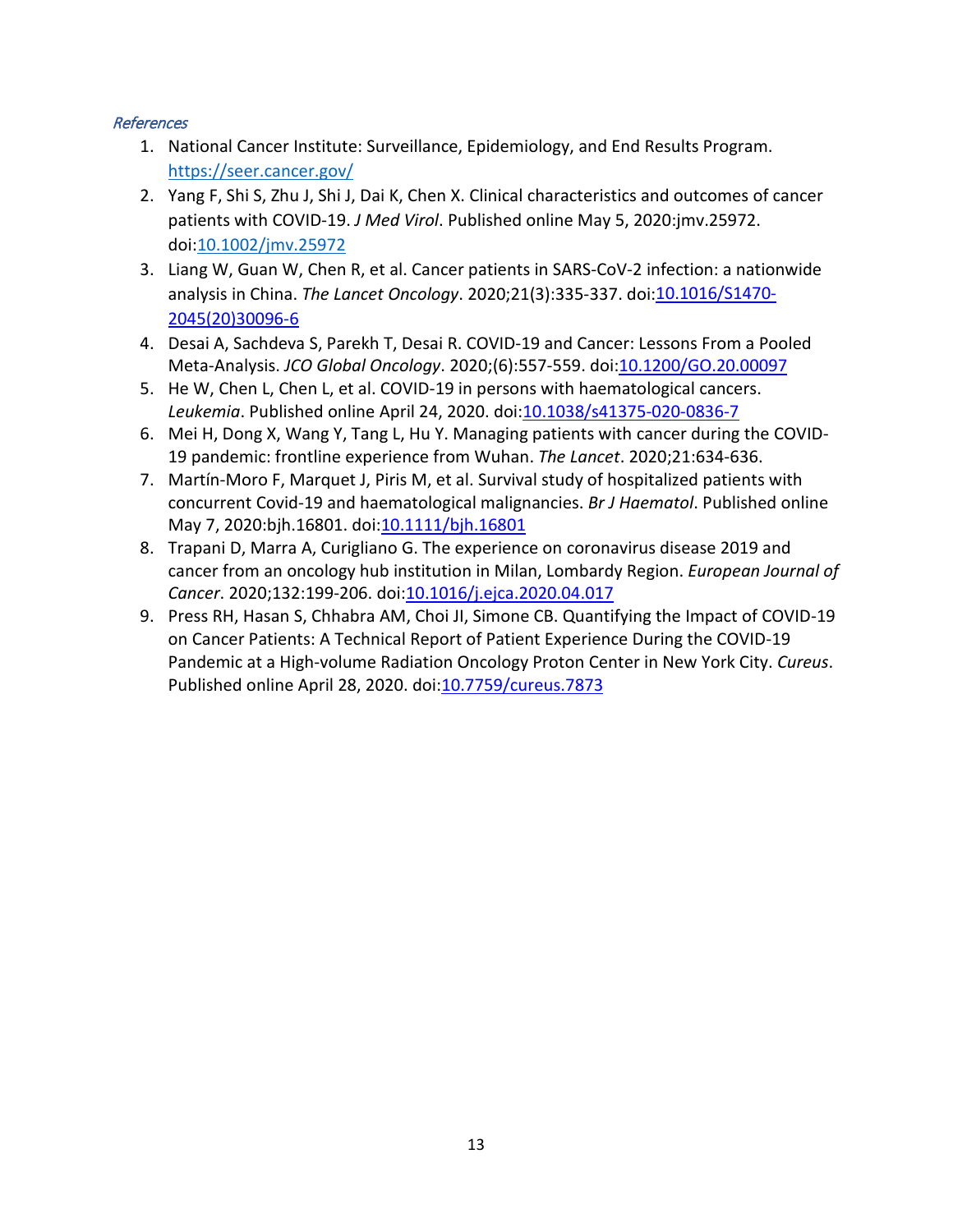### **Appendix**

NAACCR description and NAACCR suggestions for text for the fields in these instructions.

# TEXT--DX PROC--LAB TESTS (NAACCR # 2550)

### NAACCR Description

Text area for manual documentation of information from laboratory examinations other than cytology or histopathology.

### NAACCR Suggestions for text

- Type of laboratory test/tissue specimen(s)
- Record both positive and negative findings. Record positive test results first.
- Information can include tumor markers, serum and urine electrophoresis, special studies, etc.
- Date(s) of laboratory test(s)

# TEXT--REMARKS (NAACCR # 2680)

#### NAACCR Description

Text area for information that is given only in coded form elsewhere or for which the abstract provides no other place. Overflow data can also be placed here. Problematic coding issues can also be discussed in this section.

### NAACCR Suggestions for text

- Smoking history
- Family and personal history of cancer
- Comorbidities
- Information on sequence numbers if a person was diagnosed with another primary out-ofstate or before the registry's reference date
- Place of birth
- Justification of over-ride flags
- Information clarifying anything unusual such as reason for reporting a case seemingly not reportable for that facility or reason for coding numerous fields as "unknown."

# RX TEXT--SURGERY (NAACCR # 2610)

### NAACCR Description

Text area for information describing all surgical procedures performed as part of treatment.

### NAACCR Suggestions for text

• Date of each procedure.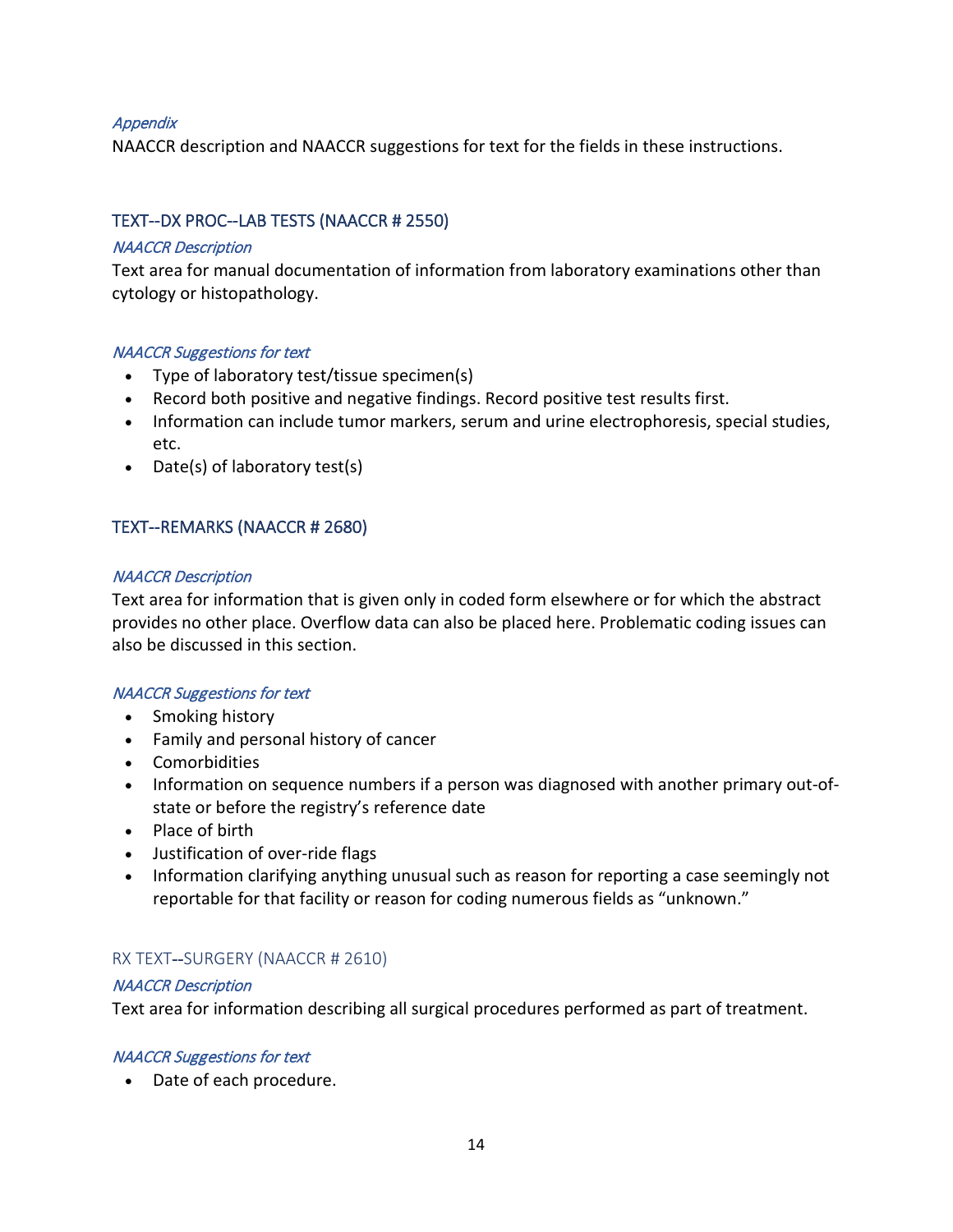- Type(s) of surgical procedure(s), including excisional biopsies and surgery to other and distant sites.
- Lymph nodes removed.
- Regional tissues removed.
- Metastatic sites.
- Facility where each procedure was performed.
- Record positive and negative findings. Record positive findings first.
- Other treatment information, reason standard surgical procedure recommended was delayed, e.g., planned procedure aborted; unknown if surgery performed.

# RX TEXT--RADIATION (BEAM) (NAACCR # 2620)

# NAACCR Description

Text area for manual documentation of information regarding treatment of the tumor being reported with beam radiation.

# NAACCR Suggestions for text

- Date radiation treatment began
- Where treatment was given, e.g., at this facility, at another facility
- Type(s) of beam radiation, e.g., Orthovoltage, Cobalt 60, MV X-rays, Electrons, Mixed modalities
- Other treatment information, e.g., patient discontinued after 5 treatments; unknown if radiation was given

# RX TEXT--RADIATION Other (NAACCR # 2630)

# NAACCR Description

Text area for manual documentation of information regarding treatment of the tumor being reported with radiation other than beam radiation. This includes brachytherapy and systemic radiation therapy.

### NAACCR Suggestions for text

- Date treatment was started
- Where treatment was given, e.g., at this facility, at another facility
- Type(s) of nonbeam radiation, e.g., High Dose rate brachytherapy, seed implant, Radioisotopes (I-131)
- Other treatment information, e.g., unknown if radiation was given

# RX TEXT--CHEMO (NAACCR # 2640)

# NAACCR Description

Text area for manual documentation of information regarding chemotherapy treatment of the reported tumor.